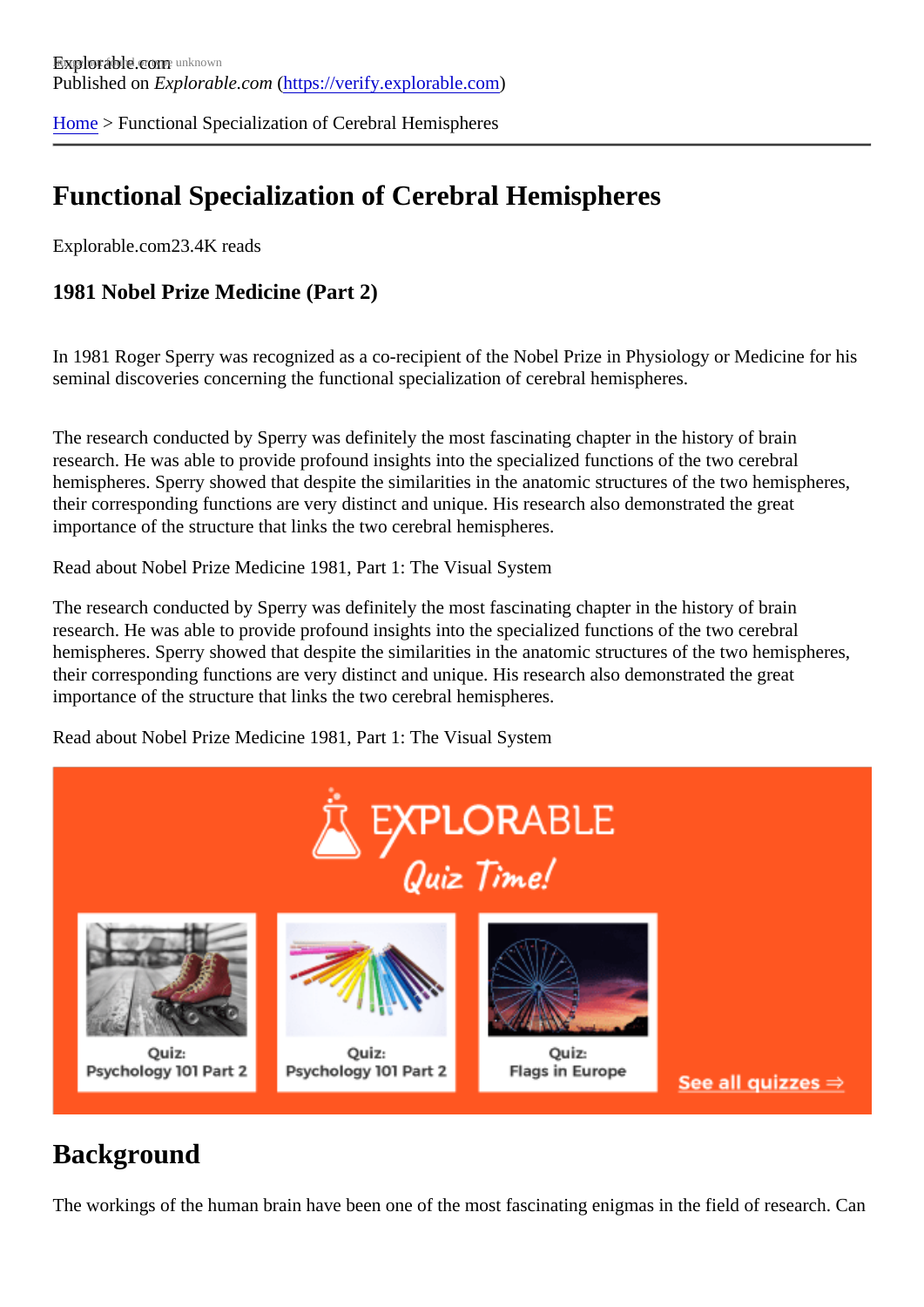you imagine how difficult it is to study the functions of the brain? It is the most protected organ in our body; no other vital organ is completely covered by a set of protective bones. Its functions are almost limitless. Unlike any other organ in the body, the brain is responsible for all the processes that take place within an organism.

It was known that the brain is composed of two structurally identical halves or hemispheres. Scientists also knew that the two hemispheres of the brain perform different tasks despite their structural similarities. The two hemispheres are connected by millions of nervefibers collectively known as corpus callosum. It is muc like a bridge connecting two islands; allowing traffic from one island to reach the other island; allowing information from the left hemisphere to reach the right hemisphere and vice versa.

Scientists have not succumbed to the challenges of studying the functional specialization of cerebral hemispheres. As early as the 1860's, Broca was able to identify a small part in the left cerebral hemispher that was responsible for speech. In the 1940's, Penfield and Jasper introduced the concept of contralateral motor innervations wherein movements of the left side of the body are controlled by the right cerebral hemisphere and the movements of the right side of the body are controlled by the left hemisphere.

Because of these discoveries, scientists thought that the left hemisphere is the dominant hemisphere; the hemisphere is responsible for speech and since most of us are right-handed, then the left hemisphere controls our dominant hand. This notion of having a "dominant" hemisphere changed when Sperry published his findings in his split-brain studies.

#### The Winner

Roger W. Sperry was born on the 20th of August 1913 in Hartford, Connecticut. His father was in banking and his mother was trained in business school. He received early schooling from Elmwood, Connecticut and William Hall High School in West Hartford, Connecticut. He received a 4-year Amos C. Miller scholarship and attended Oberlin College. He received his AB in English in 1935 and studied two more years for an M in Psychology. He then switched to zoology for his Ph.D. work under Paul Weiss at University of Chicago which he finished in 1941. He then conducted a postdoctoral research as a National Research Council Fe at Harvard University under Professor Karl S. Lashley.

# The Discovery

Sperry started his work on cerebral functions in the 1950's with experimental studies in animals. Sperry severed the corpus callosum, the connection between the two cerebral hemispheres, of monkeys and noti that the hemispheres retained their ability to learn and function independently but the two halves could not communicate or access the information stored in the opposite half. His next step was to test his findings in human subjects, but he had no volunteers.

He learned that in the 1940's, severe cases of epilepsy were treated by surgically severing the corpus callosum, a surgical technique called commissurotomy; the corpus callosum is also referred to as cerebral commissure. Patients who underwent commissurotomy showed reduced seizure frequency and severity w very little effect on the patient's behaviour and ability to learn. These patients were the perfect subjects for Sperry's further investigation on the functional specialization of cerebral hemispheres and inction [1].

Ten commissurotomy patients underwent his split-brain experiment. First, he asked patients to look at the center of a screen or a piece of paper with one eye at a time. Images or words are presented to one eye, hence, one hemisphere at a time. If the stimulus is presented to the left eye, only the right hemisphere can process the stimulus. On the other hand, if the stimulus is presented to the right eye, only the left hemisph can process the image.